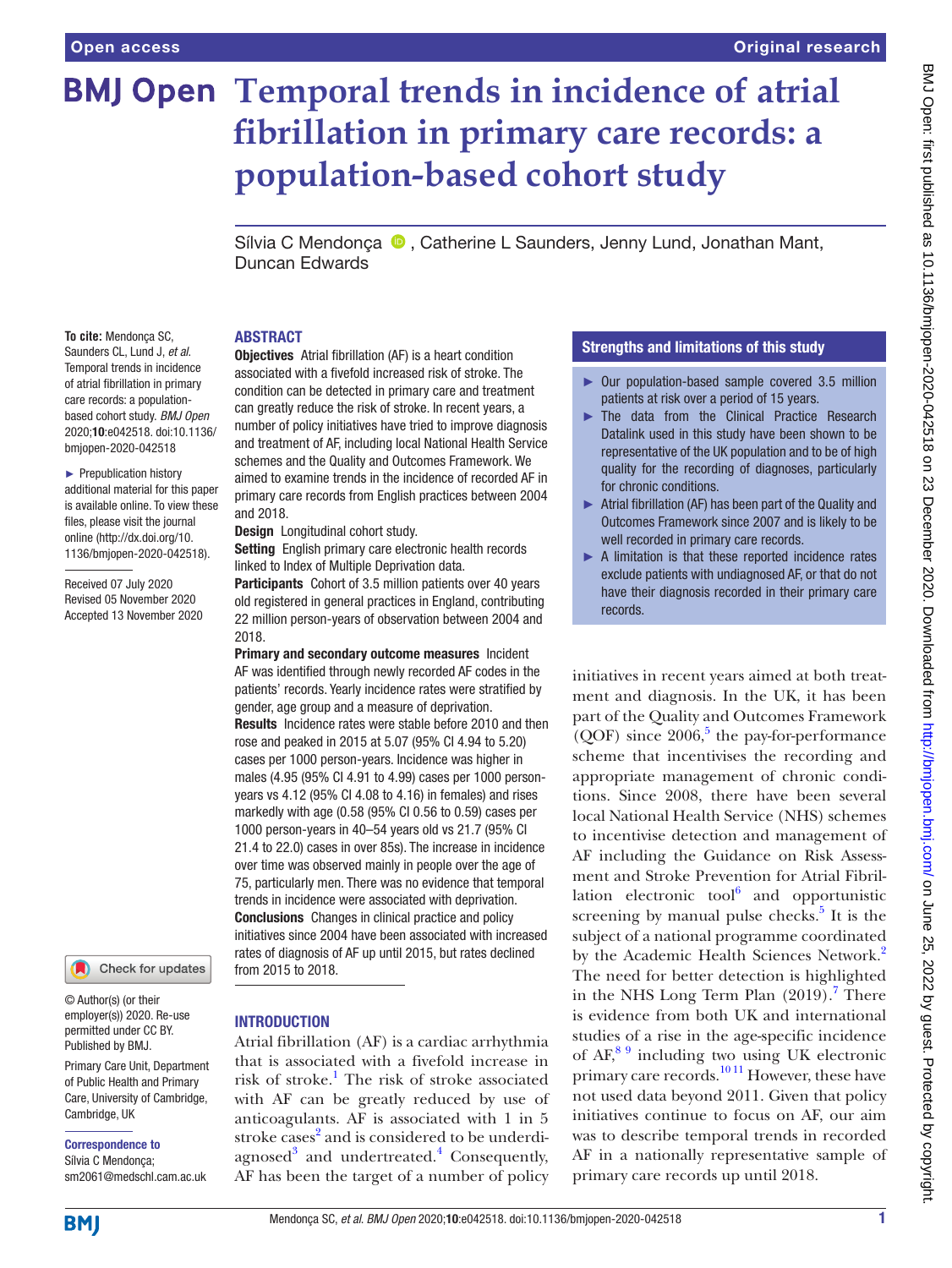## **METHODS** Data source

We used data from the Clinical Practice Research Datalink (CPRD) GOLD, a database of electronic primary care records in the UK, based on patients attending general practices which use the Vision computer system. CPRD has been shown to be nationally representative of the UK population<sup>12</sup> and data quality is monitored at the practice and patient level. In 2013, it contained the medical records of over 11 million patients, with 4.4 active (currently registered) patients corresponding to about 7% of the UK population.<sup>[12](#page-5-9)</sup> During the study period  $(2004–2018)$ the number of UK practices contributing data to CPRD varied from 680 to 367 ([online supplemental appendix 1\)](https://dx.doi.org/10.1136/bmjopen-2020-042518) due to a reduction of practices using the Vision computer system. The data collected from CPRD include all clinical codes for medical diagnoses entered at consultations, referrals, tests and all prescriptions issued at the practice.

## Study cohort and disease definition

The study population included patients from English practices aged over 40 years between 1 January 2004 and 31 December 2018. Recorded AF was identified using a list of eight Read codes ([online supplemental appendix](https://dx.doi.org/10.1136/bmjopen-2020-042518) [2\)](https://dx.doi.org/10.1136/bmjopen-2020-042518). This list was developed as part of a project on the epidemiology of multimorbidity<sup>13 14</sup> and was based originally on the QOF business rules. We used the October 2019 data release of CPRD GOLD.

## Data analysis

AF incidence was estimated as the number of new AF cases during each year, divided by the eligible follow-up (person-time at risk). Eligible follow-up for all patients (with and without AF) was calculated using the CPRD denominator files, which contain basic information about each patient and practice. Start of follow-up was calculated as the latest of 1 year after the patient first registered at the practice, the practice up to standard date (an internal measure of CPRD data quality based on consistency of data provided to CPRD by the practice<sup>12</sup>) and 1 January 2004 (study start). The end of follow-up was the earliest of the last date the patient was registered at the practice, date of death, the last date the practice contributed data to CPRD, or 31 December 2018. We restricted follow-up to start 1 year after registration at the practice to avoid capturing historical diagnosis.

People with a new AF medical code recorded for the first time during the eligible follow-up period were identified as incident cases and counted towards the numerator. Those people with any AF code identified before the start of eligible follow-up were considered prevalent cases and were excluded. Cases registered after the end of eligible follow-up were also excluded from the numerator, except for a few cases that occurred within 3 months of death or transfer out date. We decided to include these as they probably relate to events that occurred within eligible follow-up but that were registered later. AF cases that occurred within or after

eligible follow-up contribute time at risk to the denominator until their date of diagnosis or end of follow-up, whichever is first.

Incidence rates are calculated as the number of new cases of AF in our eligible population and study period (numerator) divided by the total person-time at risk (denominator). The denominator was the sum of the person-time at risk for all eligible patients (cases and non-cases).

The patients' sex and year of birth were available from CPRD. We assumed the patients' date of birth to be the midyear (ie, 30 June) of year of birth. Patients' age was grouped into five categories: 40–54, 55–64, 65–74, 75–84 and ≥85 years old.

Stratified incidence rates by calendar year and sociodemographic characteristics were calculated through the use of a Lexis expansion.<sup>[15](#page-5-11)</sup> Each patient-time at risk was split into multiple time periods according to their age group and calendar years. Time at risk is then added up within each stratum, a combination of calendar year by age group by gender (eg, women aged 65–74 in 2016). The incidence rate corresponds to the number of AF cases divided by the total person-time at risk in that stratum. P values for the crude effects were derived from unadjusted Poisson models; p values for the effect of age and gender were calculated using a gender-stratified model and a model with the two-way interaction.

In order to take into account possible changes over time in the age composition of the sample, we have additionally estimated modelled incidence rates. We used a Poisson regression approach using the number of events in each stratum as the main outcome and including the logarithm of follow-up time as an offset. The model for all patients included the main effect variables year, age group and sex, and their two-way and three-way interactions. Year and sex were always treated as categorical variables but age group was treated as a continuous variable for the interaction terms only in order to maximise power. Each model was used to predict the incidence rate for each year adjusting for the case mix characteristics of the whole sample (known as marginal standardisation).<sup>[16](#page-5-12)</sup>

Incidence by deprivation was calculated using a CPRD patient denominator file stratified by the patient-level 2010 English Index of Multiple Deprivation (IMD) quintiles and the linked patient-level IMD quintiles for the patients with newly registered AF. For this data linkage, data are only available until the end of 2016. To model the effect of deprivation we used the same model as the main analysis but adding in a categorical main effect for deprivation quintile and an interaction between year and deprivation quintile (treated as a linear term).

Data manipulation and analyses were performed in Stata V.15.1 (StataCorp). We report 95% CIs calculated as exact Poisson CIs.

### Patient and public involvement

Patients and the public were not involved in this study.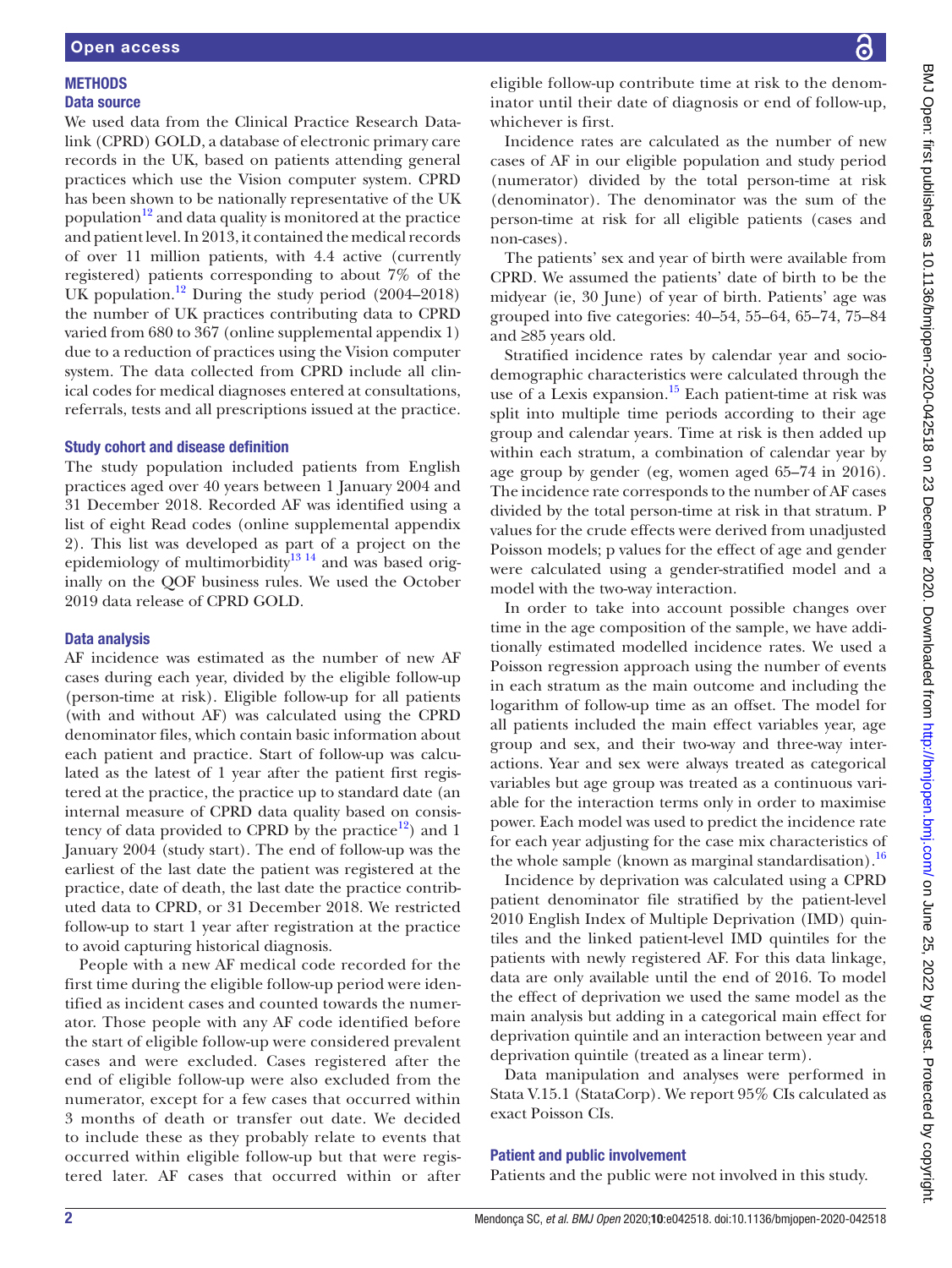<span id="page-2-0"></span>

| <b>Table 1</b> Characteristics of patients with newly diagnosed |
|-----------------------------------------------------------------|
| AF in the period 2004-2018                                      |

|                | $n$ (%)       |
|----------------|---------------|
| All patients   | 99 836        |
| Gender         |               |
| Men            | 52 823 (52.9) |
| Women          | 47 013 (47.1) |
| Age, mean (SD) | 74.6 (11.2)   |
| Age group      |               |
| $40 - 54$      | 5597 (5.6)    |
| $55 - 64$      | 12 598 (12.6) |
| $65 - 74$      | 26 308 (26.4) |
| 75-84          | 36 215 (36.3) |
| $85+$          | 19 118 (19.1) |

AF, atrial fibrillation.

### RESULTS

In a study population of nearly 3.5 million patients contributing a total of 22 million person-years of observation, there were 99 836 newly registered AF cases (see patient selection flow chart in [online supplemental](https://dx.doi.org/10.1136/bmjopen-2020-042518) [appendix 3](https://dx.doi.org/10.1136/bmjopen-2020-042518)) with a mean age at diagnosis of 74.6 years (see [table](#page-2-0) 1). Over 55% of new diagnoses were in people over the age of 75. The overall incidence is 4.52 cases per 1000 patient-years in people aged over 40 years, and 11.6 per 1000 patient-years in people aged 65 years and older. The incidence rises by age, up to 21.7 per 1000 in people aged 85 or over, and is higher in men than women, 4.95 vs 4.12 per 1000 person-years [\(table](#page-2-1) 2). There was evidence of significant variation associated with the effects of age and gender  $(p<0.001$  for both, [table](#page-2-1) 2). We also noted that incidence increases with age differently for men and women (p<0.001, [table](#page-2-1) 2 and [figure](#page-3-0) 1).

Incidence of AF was relatively stable between 2004 and 2010, between 4.2 and 4.5 cases per 1000 person-years, then increased up until 2015, when incidence peaked at 5.1 cases per 1000 person-years, before falling back to 4.6 cases per 1000 person-years by 2018 (see [figure](#page-3-0) 1 and [online supplemental appendix 4](https://dx.doi.org/10.1136/bmjopen-2020-042518)). There was strong evidence of variation between years (p<0.001). This post-2015 decline occurred primarily in women. The age-specific trends show that the increase between 2010 and 2015 occurred largely in people aged 75 and over, and more so in men [\(figure](#page-3-1) 2 and [online supplemental](https://dx.doi.org/10.1136/bmjopen-2020-042518) [appendix 5](https://dx.doi.org/10.1136/bmjopen-2020-042518)).

Incidence of AF was higher in the most deprived quintile of IMD than in the least deprived quintile (p=0.002 for the effect of deprivation; [online supplemental appen](https://dx.doi.org/10.1136/bmjopen-2020-042518)[dices 6 and 7\)](https://dx.doi.org/10.1136/bmjopen-2020-042518). There was no evidence of differences in temporal trends in AF by levels of socioeconomic deprivation (p=0.182).

<span id="page-2-1"></span>Table 2 Observed incidence rates (per 1000 person-years) for recorded AF during the period 2004–2018, stratified by age and gender

|                         | <b>Incidence</b><br>rate | 95% CI       | P value* |
|-------------------------|--------------------------|--------------|----------|
| All patients            | 4.52                     | 4.49 to 4.55 |          |
| Gender                  |                          |              | < 0.001  |
| Female                  | 4.12                     | 4.08 to 4.16 |          |
| Male                    | 4.95                     | 4.91 to 4.99 |          |
| Age group               |                          |              | < 0.001  |
| $40 - 54$               | 0.58                     | 0.56 to 0.59 |          |
| $55 - 64$               | 2.36                     | 2.32 to 2.40 |          |
| 65-74                   | 6.84                     | 6.76 to 6.93 |          |
| $75 - 84$               | 15.5                     | 15.3 to 15.7 |          |
| $85+$                   | 21.7                     | 21.4 to 22.0 |          |
| Gender and age<br>group |                          |              | < 0.001  |
| Women                   |                          |              | < 0.001  |
| $40 - 54$               | 0.32                     | 0.30 to 0.34 |          |
| $55 - 64$               | 1.52                     | 1.48 to 1.57 |          |
| $65 - 74$               | 5.24                     | 5.14 to 5.34 |          |
| $75 - 84$               | 13.7                     | 13.5 to 13.9 |          |
| $85+$                   | 20.3                     | 20.0 to 20.7 |          |
| Men                     |                          |              | < 0.001  |
| $40 - 54$               | 0.83                     | 0.80 to 0.85 |          |
| $55 - 64$               | 3.20                     | 3.14 to 3.27 |          |
| $65 - 74$               | 8.61                     | 8.48 to 8.75 |          |
| $75 - 84$               | 18.0                     | 17.7 to 18.3 |          |
| $85+$                   | 24.8                     | 24.2 to 25.3 |          |

\*The p values presented in this table come from unadjusted tests of whether there is variation by age and sex (overall, top two sets of rows) and variation by age, stratified by sex (below, bottom two sets of rows). The interaction p value, however, has a slightly different interpretation and presents a measure of the strength of evidence of whether the effect of age is different for men and women (middle row). AF, atrial fibrillation.

### **DISCUSSION**

#### **Summary**

We observed stable AF incidence from 2004 to 2010, increased incidence from 2010 to 2015 and then falling incidence from 2016 to 2018. The rise in incidence was primarily in people aged 75 and over and most marked in men. The decline from 2016 to 2018 reflected falling incidence in women rather than men.

### Strengths and limitations

A strength of this study was the use of a large sample that is representative of the English population, permitting a detailed description of current practice. It is important to note that the focus of this study was *recorded* (or clinically detected) AF, and thus patients with undiagnosed, or who are diagnosed but not recorded will not be included.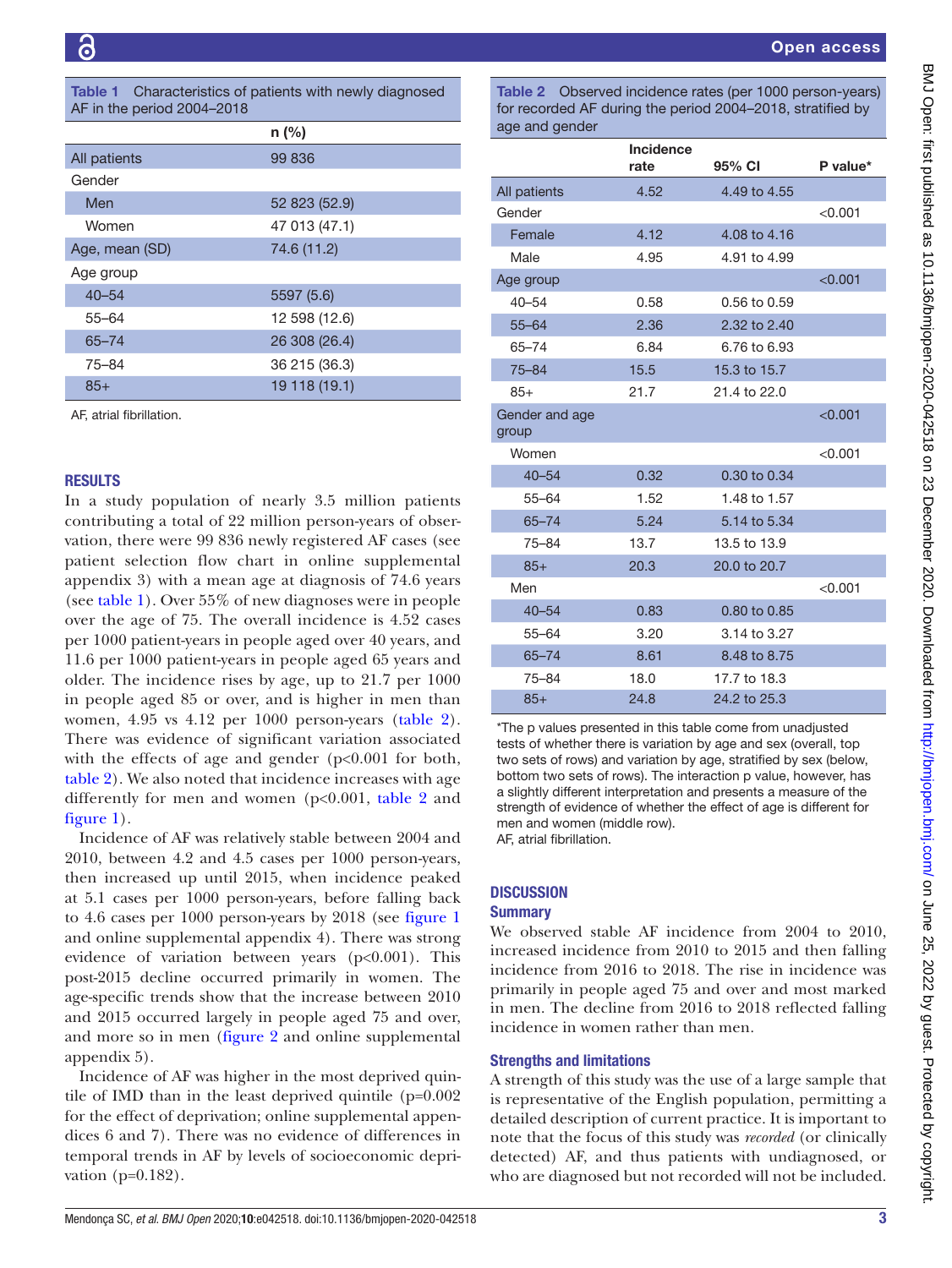

<span id="page-3-0"></span>Figure 1 Modelled incidence of recorded atrial fibrillation over time.

However, diagnosis and inclusion in population registers is essential to ensure adequate care and stroke prevention, and the focus of this study was to describe the incidence of clinically detected AF. Our modelled incidence rates remove the effect that possible changes in the population case mix over time could have on observed rates. However, changes in the number of practices using the Vision computer system in recent years could be contributing to the levelling off in incidence rates observed after  $2015^{17}$  $2015^{17}$  $2015^{17}$ 

#### Comparison with existing literature

Incidence rates for AF can vary considerably between different studies, most likely due to different source populations, case definitions and study periods. The rates reported in this study are similar to those described in other European cohorts from Iceland<sup>18</sup> and the Netherlands, $19$  but lower than one from Germany.<sup>20</sup> In general, incidence rates reported from American cohorts $21-23$  are higher than those from Europe, including our own study.

In the UK population, we found two studies that looked at incidence of AF over time.<sup>10 11</sup> Scowcroft and Cowie calculated incidence rates between 2000 and 2012 while Lane *et al* report incidence rates between 1998 and 2010. Both studies use data from CPRD and also report increases in incidence (Scowcroft and Cowie from 2009 onwards and Lane *et al* between the periods 1998–2001 and 2002–2006). We found higher incidence rates than those reported by Lane *et al* and Scowcroft and Cowie. Whereas we restricted our analysis to people aged 40 years and over, they both reported incidence in people aged 18 years and over. However, even when looking at comparable age groups, our rates were higher. For example, Lane *et al* reported an incidence rate of 3.26 per 1000 people aged 65–74 between 2007 and 2010, whereas the observed incidence rate in our study in this age group was 6.84 per 1000. This is likely to reflect analytical differences in how the denominator population was defined. In our study, we derived both the numerator and



Incidence rate (per 1,000 person-years)

Incidence rate (per 1,000 person-years)

Incidence rate (per 1,000 person-years)

 $\overline{0}$ 

2004

2006

2008

<span id="page-3-1"></span>Figure 2 Modelled incidence of recorded atrial fibrillation over time stratified by age group and gender.

2010

2012

2014

2016

the denominator by first defining the eligible follow-up period for all patients and then identifying which AF cases fell in this eligibility period. In the other two UK studies, these figures appear to have been derived separately, with stricter criteria applied to the cases (eg, Scowcroft and Cowie impose a minimum of 1 year both before and after diagnosis) than to the denominator, resulting in lower rates, though the observed temporal trends will not have been affected. We believe our estimates are truer reflections of the incidence of AF. A recent meta-analysis of AF screening studies in a general population estimated a detection rate of 1.44% in patients aged 65 and over. $^{24}$  $^{24}$  $^{24}$ This is slightly higher than our estimate of 1.16 cases

40-54

2018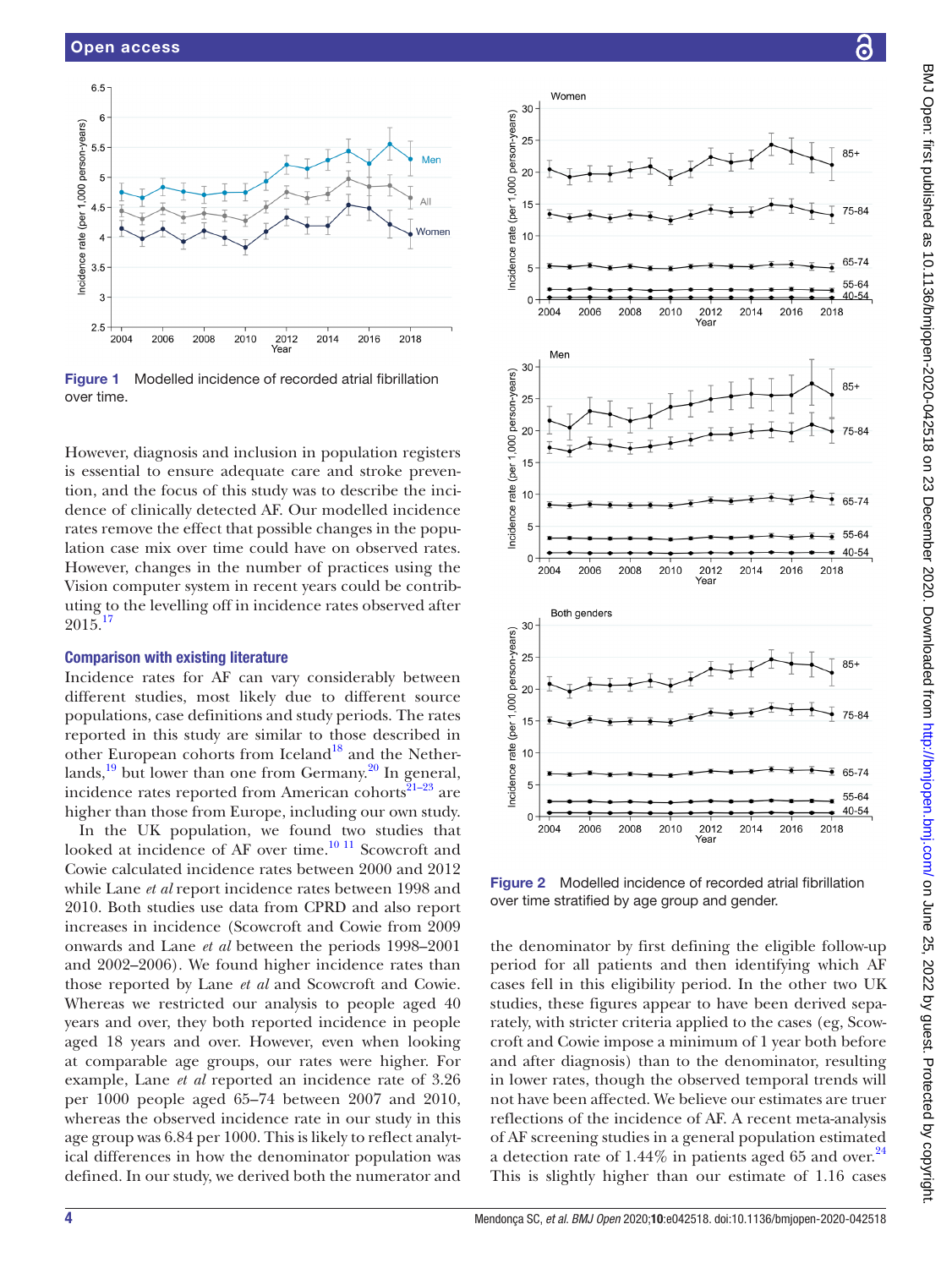<span id="page-4-0"></span>

| <b>Table 3</b> Key changes in policy and practice during the<br>study period, 2004-2018                           |      |
|-------------------------------------------------------------------------------------------------------------------|------|
| Policy or evidence change                                                                                         | Year |
| Requirement for practice AF registers incorporated 2007<br>within QOF.31                                          |      |
| First major NOAC RCT demonstrates<br>effectiveness. <sup>32</sup>                                                 | 2009 |
| Widespread introduction of local incentive<br>schemes (LES) to diagnose and/or treat AF. <sup>33</sup>            | 2011 |
| Expansion of AF within QOF from three to four<br>indicators. <sup>31</sup>                                        | 2013 |
| NICE guidance suggests a larger proportion of<br>patients with AF are eligible for anticoagulation. <sup>34</sup> | 2014 |
|                                                                                                                   |      |

AF, atrial fibrillation; LES, local enhanced service; NICE, National Institute for Health and Care Excellence; NOAC, novel oral anticoagulants; QOF, Quality and Outcomes Framework; RCT, randomised controlled trial.

per 100 person-years in the comparable age group (see [online supplemental appendix 8\)](https://dx.doi.org/10.1136/bmjopen-2020-042518), which is what would be expected given that these were screening studies, whereas ours would have identified only those picked up from active case finding.<sup>[3](#page-5-2)</sup> Further corroborative evidence that our incidence rates are more likely to be correct comes from the Framingham study, which reported incidence rates of 13.4 per 1000 in men over the age of 50, and 8.6 per 1000 in women. The higher rates in Framingham study, despite the slightly younger age group, reflect the multiple sources of ascertainment that were used to identify AF. Detection rates from routine practice will be lower than those.

Ours is the first study to demonstrate a decline in the incidence of recorded AF between 2015 and 2018 in the UK, after taking account of changes over time in age composition of the population. Given that epidemiological studies such as Framingham have reported increases rather than decreases in AF incidence,  $\int$  this is likely to reflect a change in ascertainment in recent years.

#### Implications for research, policy and practice

Our results suggest that initiatives in policy and clinical practice since 2004 have been associated with increased rates of diagnosis of AF [\(table](#page-4-0) 3). Although the increase in incidence seen in over 85 year-olds may be explained in part by the increased mean age of this group over time, it is also plausible that initiatives to encourage pulse palpation in over  $65s$ ,<sup>5</sup> or improved perceived tolerability of newer anticoagulants $^{25}$  have influenced clinicians to increase efforts to diagnose older patients. It is also notable that increases in AF diagnosis do not appear to have come at the expense of the widening social inequality that has been of particular concern in conditions such as cancer. $26$  The small decline in AF incidence since 2015 may reflect reducing policy emphasis or a decline in the primary care workforce available to detect  $AF^{27}$ The decline in incidence may also reflect that 'catch up'

diagnoses were made in the years prior to 2015, boosting apparent incidence during that period. Given the emergence of new technologies which allow self-diagnosis of AF, it is likely that the incidence of diagnosis of AF will rise again in the future.<sup>28</sup> Indeed, data from studies that have used implantable loop recorders to detect AF suggest that there may be substantial proportions of people with short episodes of undiagnosed AF.<sup>2</sup>

It is important to continue to monitor trends in AF incidence to assess impact of new technologies and initiatives. Our finding that incidence of AF in the under 65 age group remained low and did not change during the study period suggests first that there has been no substantive shift in the clinical presentation of this group to primary care that has led to changes in AF incidence in this population. Policy initiatives such as incentives for opportunistic screening have not focused on younger people with AF; our study would tend to support this approach as the numbers of people identified would be likely to be very low.

Our research has also highlighted the methodological point that researchers should ensure they use the correct denominators for studies of incidence in primary care database analyses as small changes in approaches can lead to substantial errors in published rates, with potentially large implications for policy decisions based on these estimates. We would recommend that policymakers base future modelling decisions and analyses on the rates presented in this, rather than previous studies.

### **CONCLUSION**

The incidence of diagnosed AF increased in the UK between 2004 and 2015, with the greatest increase among patients aged over 85, but with a small decline between 2015 and 2018. Trials of AF screening that are powered to detect impact on stroke rates will provide evidence on the extent to which efforts should be made to reverse this decline[.30](#page-5-25)

Correction notice This article has been corrected since it first published. The provenance and peer review statement has been included.

Twitter Catherine L Saunders [@drclsaunders](https://twitter.com/drclsaunders) and Jenny Lund [@J\\_C\\_Lund](https://twitter.com/J_C_Lund)

Acknowledgements This study is based in part on data from the Clinical Practice Research Datalink obtained under licence from the UK Medicines and Healthcare products Regulatory Agency. The data are provided by patients and collected by the NHS as part of their care and support. The interpretation and conclusions contained in this study are those of the authors alone.

Contributors DE and JM had the original idea for the study. DE, SCM, CLS, JL and JM designed the study. SCM undertook data extraction and performed the analysis. SCM and DE wrote the first draft of the paper, which was revised in collaboration with all authors. DE acts as the guarantor of the study.

Funding This report is an independent research funded by the National Institute for Health Research (NIHR School for Primary Care Research, reference FR11/290).

Disclaimer The views expressed in this publication are those of the authors and not necessarily those of the NHS, the National Institute for Health Research or the Department of Health.

Competing interests All authors report grants from the NIHR School of Primary Care Research, during the conduct of the study. JL reports grants from the Wellcome Trust and the National Institute for Health Research, outside the